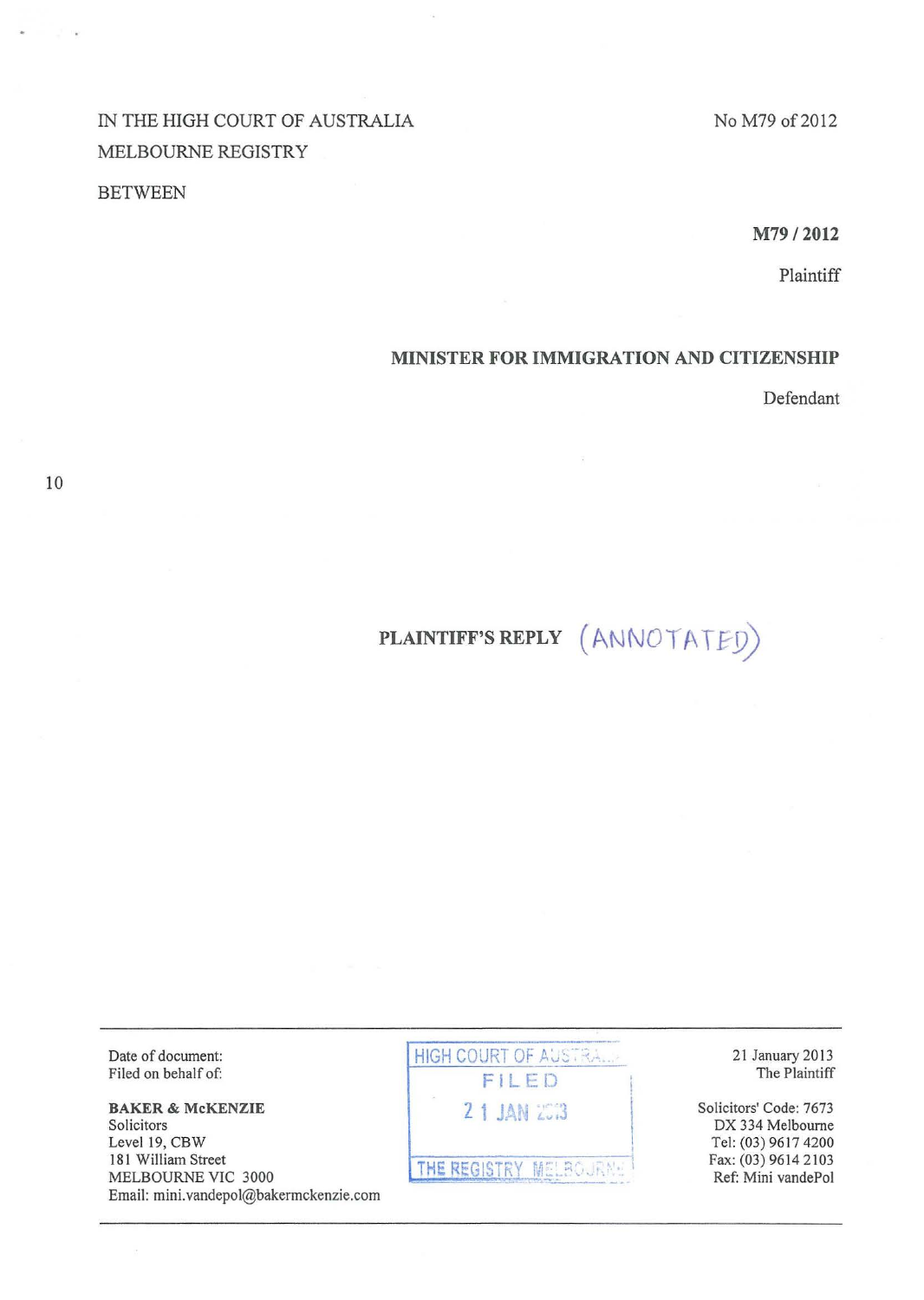## Part I: Internet publication

1. These submissions are in a form suitable for publication on the Internet.

## Part ll: Reply

10

20

30

40

 $\mathbf{I}$ 

#### (a) *Section 195A of the Act*

- 2. The Minister's submission is that the nature and extent of the power in s 195A, and the purpose for which it may be exercised, are to be ascertained by reference only to the terms of that provision.<sup>1</sup> The Minister's submission should not be accepted.
- 3. The nature and extent of any power depends on construction of the Act read as a whole.<sup>2</sup> The expression *"in the public interest'* does not render the power unlimited? Subject matter, scope and purpose, to be ascertained by construing the provision in the context of the Act read as a whole, limit every discretionary power no matter how broadly conferred. Further, the Minister's discretionary power ins 195A is expressly limited *"by all other provisions of this Act",* save for those in Subdivisions AA, AC and AF of Div 3 of Part 2. The Minister's submissions fail to give any effect to that express limitation. (See also [6] below).
- 4. Apart from relying on the terms of s 195A construed in isolation, the Minister does not contradict the Plaintiff's submission<sup>4</sup> that all the powers of the Minister to grant a visa (ss  $65$ , 73, 159 and 195A), are to be exercised only for the purpose of permitting a non-citizen to be a lawful non-citizen when in the migration zone. In the case of s 195A, that sole purpose is to be beneficially exercised, unconstrained by some requirements (eg, criteria for visas prescribed in the Regulations), to achieve a particular result, namely that the person, who is both an unlawful non-citizen and in detention under s 189, will be released from detention upon becoming a lawful non-citizen. Nothing in the Act supports the existence of a power ins 195A to fashion the *"regime"<sup>5</sup>*under or the *"terms"<sup>6</sup>*by which a person, who must be released from detention upon becoming a lawful non-citizen (s  $196(1)(c)$  read with s 13), may be so released.
- 5. In the exercise of the power in s 195A(2), the Minister is not bound by the obligation in s 47 to consider a valid application for a visa.<sup>7</sup> If s 65 had not been excluded, it would have imposed an obligation upon the Minister to reach a state of satisfaction, one way or the other,<sup>8</sup> as to whether to grant a visa; it would also have re-imposed an obligation, and a precondition upon the exercise of the power, to consider a valid application for a visa. The effect of s 195A(3) upon s 65 travels no further than to remove the obligation to reach a state of satisfaction and not impose a precondition. Nothing said in *Plaintiff SJ0-2011 v Minister for Immigration and Citizenship,*<sup>9</sup>by way of general remarks on the nature of the various *"dispensing (or enabling) provisions",* supports the Minister's contention that the effect of subs (3), in excluding the provisions in Subdiv AC, is to free up the Minister from having to comply with other provisions of the Act in respect of which subs (3) expressly states that he remains bound.
- 6. There is nothing incongruous about s 195A(3) obliging the Minister to comply, in the exercise of the power in subs (2), with requirements for visas found in Subdiv A of Div 3, including, should he be considering the grant of a protection visa, the criterion in s  $36(2)$ .<sup>10</sup> Further, it is incorrect to state that provisions that create visa criteria *"derive their legal effect only through the operation of s 65".*<sup>11</sup> There is no suggestion by the Minister (nor could there be) that he

Mmister's Submissions dated 11 January 2013 at [20], [24], [25], [29], [34], [37], [55].

 $\overline{2}$ *R v Toohey; Ex parte Northern Land Council* (1981) 151 CLR 170 at 186, citing *Padfield v Minister of Agriculture, Fisheries and Food* [1968] AC 997 at 1033.

 $\overline{\mathbf{3}}$ *O'Sullivan v Farrer* (1969) 168 CLR 210 at 216, citing *Water Conservation and Irrigation Commission (NSW) v Browning* (1947) 74 CLR 492 at 504-505.

<sup>4</sup>  Plaintiff's Submissions dated 11 December 2012 at [67].

<sup>\$</sup> Minister's Submissions at [30].

 $6\phantom{1}$ Minister's Submissions at [31].

 $\overline{7}$ Section 47 is in Subdiv AA.

 $\mathbf{g}$ Cf Minister's Submissions at [21.2], only focusing on paragraph (b) of s 65(1).

 $\mathfrak{g}$ (2012) 86 ALJR 1019; [2012] HCA 31.

<sup>10</sup>  Cf Minister's Submissions at [35]. Furthermore, it cannot be contended that the Minister can grant a special category **visa to a person who is not a New Zealand citizen.** 

II Minister's Submissions at [34].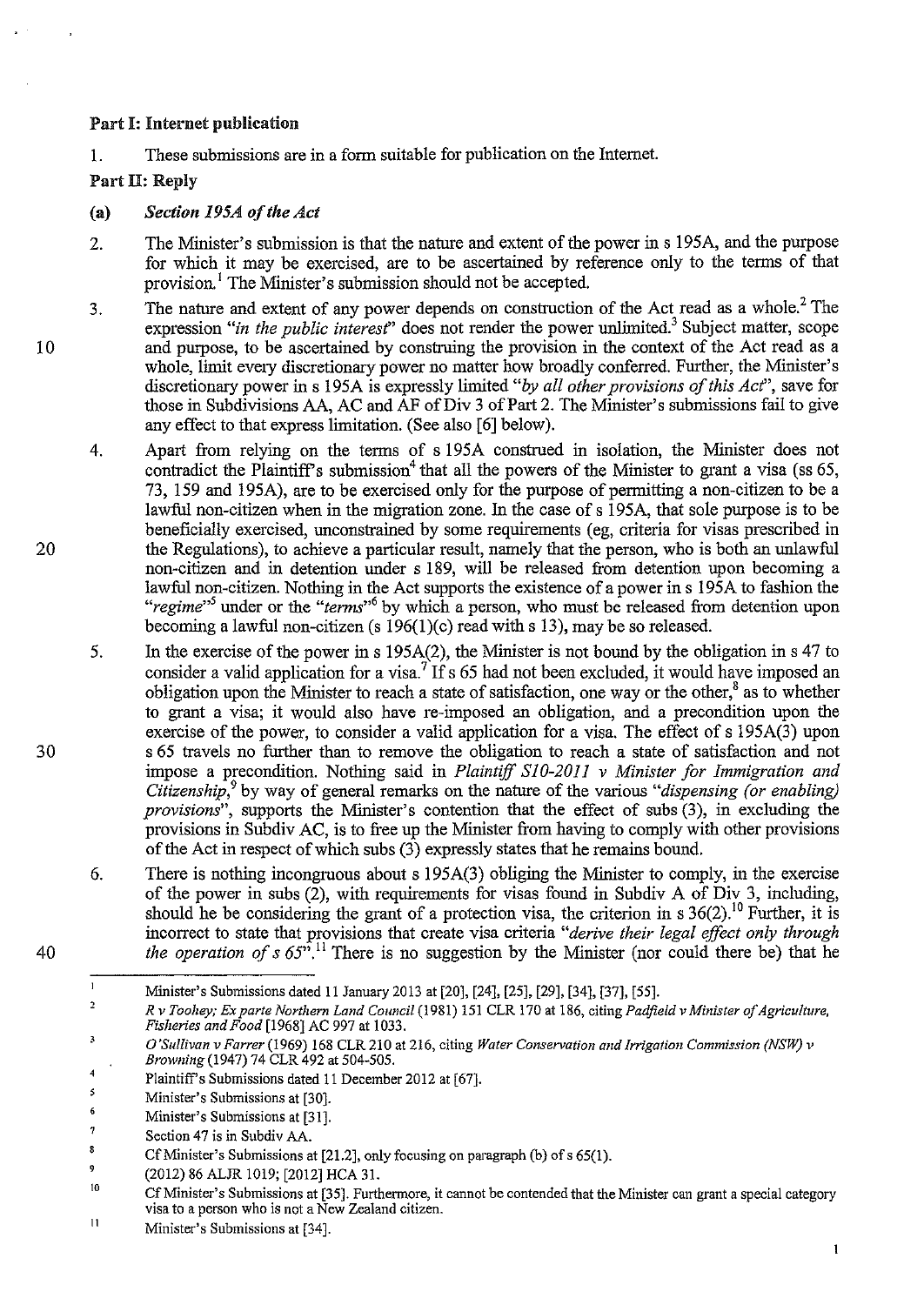would not be bound by ss 156, 157 and 158, should he consider the grant of a criminal justice visa pursuant to s 195A.

- 7. The Plaintiff has submitted that s 195A only permits the grant of one visa.<sup>12</sup> Even if the Court were to hold to the contrary, the ultimate result for him is unaffected.<sup>13</sup> It is similarly unaffected by whether, if the TSH Visa is invalid, the First Bridging Visa is also invalid because that part of the decision invalidly granting the TSH Visa cannot be severed.
- 8. Given the importance of the issue presented by the Minister's contention that there exists under the Act a power simultaneously to grant two visas, the Plaintiff makes the further submissions below, in support of the proposition that s 195A, like all other provisions in the Act conferring a power to the Minister to grant a visa (namely, ss 65, 73 and 159), permits only the grant of one visa at a time. This is not to gainsay that the power may be validly exercised more than once.<sup>14</sup>
- 9. A number of considerations support the conclusion that, under the Act, the Minister's powers to grant a visa are limited to the grant of one visa:
	- (a) the nature of what is being granted by the exercise of the power, namely a permission (s 29);
	- (b) assuming circumstances did exist for the grant, validly, of more than one visa, the power can be exercised more than once to achieve that result;
	- (c) the principal scheme under the Act is that a person who wants a visa must apply for a visa of a particular class ( s 45), and an application is valid only if it is for a visa of a class specified in the application  $(s 46(1)(a))$  – under the principal scheme of the Act, the Minister will have before him, for the purposes of the one exercise of the power in s 65, only one application for one visa;
	- (d) it is difficult to contemplate a sensible operation of s 65, and of the review processes under the Act in respect of a decision under s 65, if that power permitted the simultaneous grant of two visas;
	- (e) it would be nonsensical to construe the powers in s 73 and in s 159 as permitting the simultaneous grant of two visas of the same class; and
	- (f) in the case of s 195A, the result that the person will be released from detention is achieved by the grant of just one visa.
- 30 10. Regarding severance:

10

20

- (a) The Minister's contention,  $15$  that there is one decision instrument evidencing the grant of two visas to the Plaintiff, is factually incorrect. The decision instrument<sup>16</sup> evidences the grant of more than one visa to many persons. It cannot sensibly be argued that the power in s 195A may be validly exercised just once in respect of multiple persons. The fact that there is a singular decision instrument is not evidence as to how many times the power was exercised, including in respect of the Plaintiff.
- (b) The dicta in *Bread Manufacturers of NSW v Evans*<sup>17</sup>do not lead to the result that the First

" 16 **Minister's Submissions, footnote 58.** 

<sup>12</sup>  Plaintiff's Submissions at [22].

<sup>13</sup> This is because he now holds a Second Bridging Visa, whose validity is not in question, which would permit him to re-lodge his application under the Act for the protection visa.

<sup>14</sup>  Sees 33(1) of the *Acts Interpretation Act* 1901 (Cth) (the AIA).

**There is no preclusion on the exercise of the power in subs (2) ofs 195A twice, in a relatively short period of time,**  by reason of the precondition in subs (1). Cf Minister's Submissions at [64]. Release from immigration detention **does not occur immediately upon the grant of a visa pursuant to s 195A; it requires that the officers detaining the**  person cease to hold the state of mind required by s 189, upon knowledge that the detention must come to an end by reason ofs 196(l)(c).

If, **to the contrary, the power ins 195A may be exercised only once and it may be exercised to grant only one visa,**  then the following position obtains. If the visa purportedly granted first in time was the TSH Visa, it is invalid because of no power to grant that type of visa and because of improper purpose.1fthe visa that was granted first in time was the First Bridging Visa, the TSH Visa is invalid because of no power to grant any subsequent visa (as well as no power to grant that type of visa and improper purpose).

At SCB 033-035. In making the decision instrument, the Minister complied with s 67 (even though compliance with **that provision is not mandated when exercising the power ins 195A, given its location in Subdiv AC).** 

<sup>17</sup>  (1981) 180 CLR 404 at 441 per Mason and Wilson JJ, at 445 per Aickin J.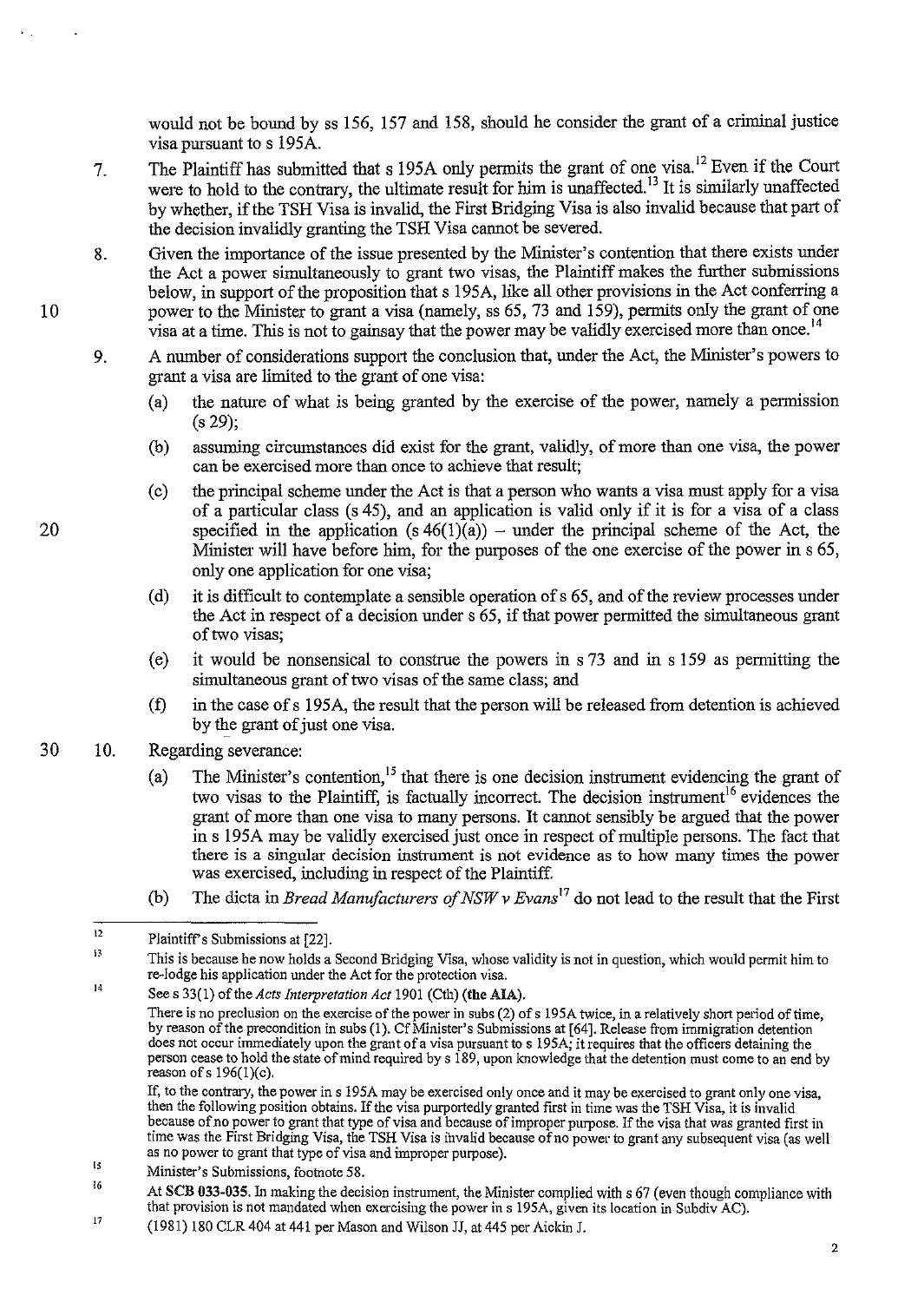Bridging Visa must fall with the TSH Visa. In that case, severance would have led to a nonsensical result. Here, the First Bridging Visa can sensibly operate apart from the TSH Visa. Striking out the TSH Visa does not alter the character of the rest of the decision, which remains the granting of a permission (sees 29). Severance of the TSH Visa may be done pursuant to s 46 of the AlA or at common law. 18 Further, the Minister's subjective intention is neither decisive nor relevant. Absent bad faith, the intention in making any administrative decision must be, in every case, of making a decision that is, as to each constituent part, a lawful exercise of the power, meaning relevantly an exercise for proper purposes. The decision-maker cannot rely on an improper purpose as a basis for later saying that, subjectively, he would not have made that part of the decision which can sensibly stand apart and was made for a proper purpose.<sup>19</sup> The result of undoing that part of the decision is to be achieved, if it can be, by revocation.

#### (b) *Section 3* 7 *A of the Act*

- 11. Section 37A creates a requirement that, for the visa to be granted to a person, that person needs temporary safe haven. The note *"A temporary safe haven visa is granted to a person to give the person temporary safe haven in Australia"* forms part of the Act. It follows that the words *"temporary safe haven"* are not simply a "label"20 for a class of visas, but they must be given some meaning. That meaning is that the person must need a place of safety or refuge, to be afforded on a temporary basis by the grant of the visa. The person has that need because, uuless he is able to come to (in the first instance), or subsequently remain in, Australia, he would face grave risk in his country of origin, where he would have to remain, or be forced to return, but for obtaining the permission under s 37A(l). Section 37A, in particular subs (3), makes clear that the circumstances in the country of origin are generalised ones, constituting a humanitarian emergency (capable of subsiding once there have been *"changes of a fundamental, durable and stable nature*)", not ones personal to the individual such as may lead to the owing by Australia of protection obligations under the *Refugees Convention*. The Plaintiff's claim that he is owed protection obligations therefore casts no light on whether he required temporary safe haven within the meaning of s 37A.
- 12. Nothing in the materials supports a finding that, at the time the Minister purported to grant the TSH Visa to the Plaintiff, the Plaintiff faced that type of grave, generalised risk in Sri Lanka. On 12 April 2012, the Plaintiff did not need safe haven because he was, had been for some two years, and would be for the foreseeable future,  $21$  safely in Australia. As s 37A binds the Minister in respect of any exercise of the power ins 195A and, further, the Plaintiff had not requested the grant of a temporary safe haven visa (hence, he has not sought to advance any positive case that s 37A could apply to him, or that the power in s 195A could be exercised to grant that visa to him), it is for the Minister to prove that the circumstances for the grant of that visa did exist.

## (c) *Sections 68(4) and 82(3) of the Act*

- 13. The Minister's evidence<sup>22</sup> and submissions<sup>23</sup> that the First Bridging Visa came into effect upon the expiry of the TSH Visa are inconsistent with his case that the two visas were granted simultaneously or, alternatively, that the TSH Visa was granted first in time.<sup>24</sup>
- 14. Section 68(4) provides that a bridging visa "will come into effect again during the visa period"

20

10

30

<sup>18</sup>  See R v Ng (2002) 5 VR 257 at 280-286 [47]-[56], for severance pursuant to s 46(1) of the AIA (in the form it was prior to amendments in 2003), and at 286-288 [57]-[ 59], for severance at common law. In *Tervonen v Minister for Justice and Customs* (No.2) (2007) 98 ALD 589, Rares J considered that a notice tmder s 16 of the *Extradition Act I 988* (Cth) was an instrument for the purposes of s 46 of the AlA in its present form.

<sup>19</sup>  See *Crichton v City of Moorabbin* [1992]2 VR 372 at 384-385, and *Kent County Council v Kingsway Investments (Kent) Ltd* [1971] AC 72.

<sup>20</sup>  CfMinister's Submissions at [44].

<sup>21</sup>  Upon the Minister's own affidavit and submissions, there was (and is) no intention to force the Plaintiff's return to Sri Lanka until a process for considering his claims to be a person to whom Australia owes protection ob comes to its ultimate conclusion. (But see [22]-[25] below, as to this process having been "preserved" even after the grant of the TSH Visa.)

<sup>22</sup>  Affidavit [7] at SCB 089.

 $23$ Minister's Submissions at [9] and [57.4].

<sup>24</sup>  Minister's Submissions at [57.3] and [57.4].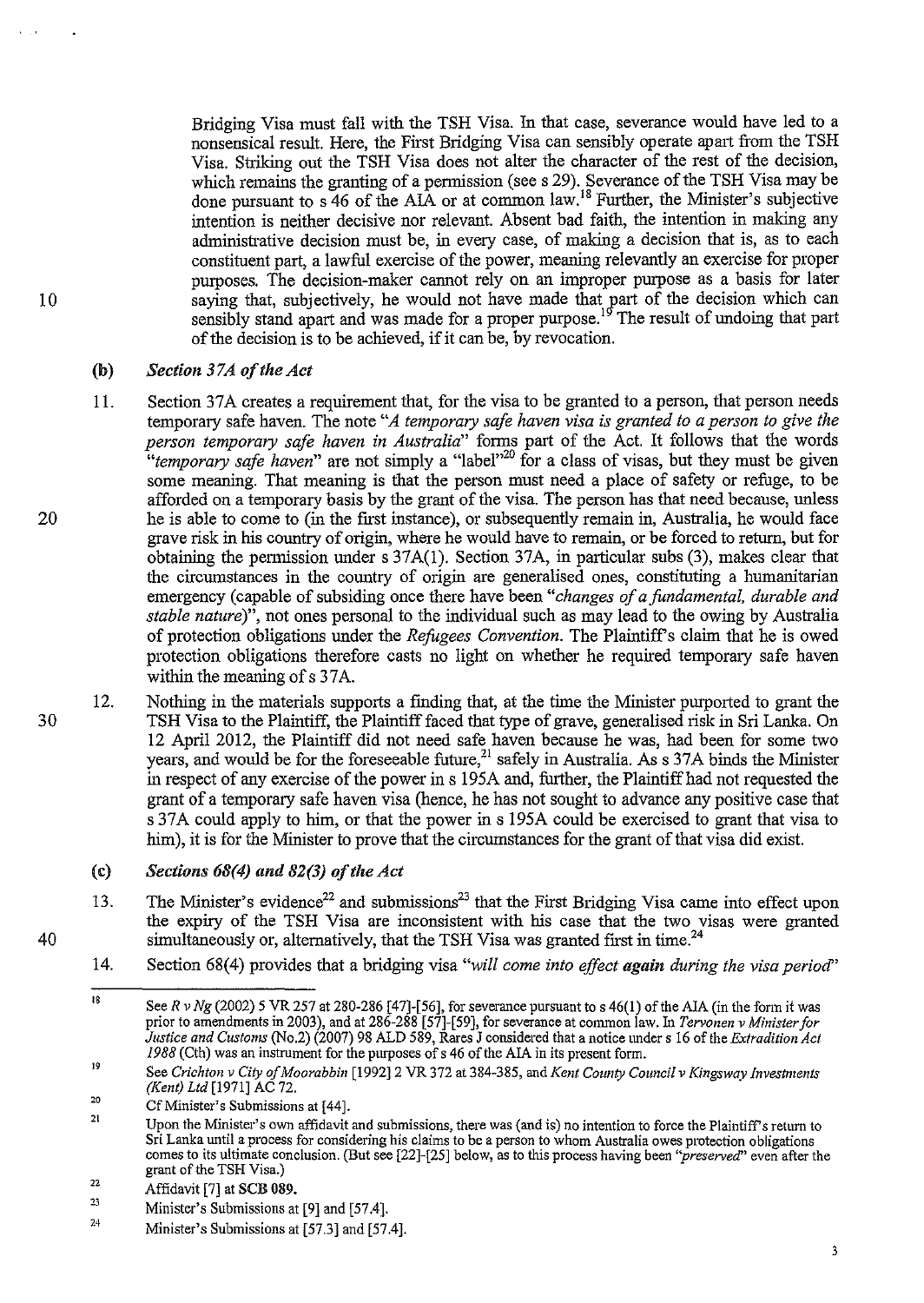if it had earlier been in effect and had ceased to be in effect by reason of s 82(3). Section 82(3) provides that a bridging visa "ceases to be in effect if another visa ... comes into effect". Plainly, s 83(3) requires that the bridging visa be in effect at the point in time when a later visa first comes into effect, and s 68(4) is consistent with that construction.

15. It is only if the First Bridging Visa was granted first in time that ss 68(4) and 82(3) of the Act would have operated as the Minister contends, namely by having the First Bridging Visa not in effect for the duration of the TSH Visa. But if either the TSH Visa and the First Bridging Visa were granted simultaneously, or the TSH Visa was granted first in time, as the Minister contends, the First Bridging Visa would have been in effect as soon as it was granted on 12 April 2012 (s 68(1)), and would have continued in uninterrupted effect until expiry on 12 October 2012. In any event, and whichever the sequence, the release of the Plaintiff from· detention would be, and was, achieved by the grant of the First Bridging Visa.

#### (d) *Improper purpose*

- 16. The evidence is unequivocal that the TSH Visa was not granted for the purpose of making the Plaintiff a lawful non-citizen and securing his release from immigration detention. Rather, it was granted for the purpose of imposing the statutory bar in s 91K so that, although the bar under s 46A(l) no longer applied, the Plaintiff would still be prevented from being able to make a valid application for a visa under the Act.<sup>25</sup>
- 20 17. There is no evidence at all that the Minister granted the TSH Visa for the purpose of seeming the Plaintiff's release from detention – the Minister does not say so in his affidavit; the Department's letter to the Plaintiff<sup>26</sup> in clear terms asserts what were the respective purposes for which the two visas had been granted; and what the Minister told the Australian community, by the press release,  $27$  was that bridging visas would be granted to permit release into the community of a number of offshore entry persons, making no mention at all of temporary safe haven visas.
	- 18. The fact that there were distinct purposes for the two visas, imposition of the statutory bar in s 91K for the TSH Visa, and release from detention for the First Bridging Visa, is also made clear by the differing periods of duration of the two visas, and by the statement in the Department's submission to the Minister<sup>28</sup> that any further period by which a person would be a lawful noncitizen (and thus not in detention) would be achieved through the grant of subsequent bridging visas<sup>29</sup>
	- 19. The Minister's submission,<sup>30</sup> that giving the Plaintiff the status of lawful non-citizen and securing his release from detention (albeit for a period of only 7 days) may have been achieved by granting only the TSH Visa, does not cure the lack of any evidence as to this being the purpose. To the contrary, the Minister's evidence, at paragraph 9 of his affidavit, that he would not have granted the First Bridging Visa if he could not have simultaneously granted the TSH Visa demonstrates that the sole purpose of granting the TSH Visa was imposition of the statutory bar in s 91K.
	- 20. It does not make any difference whether there was a single decision simultaneously to grant two visas or there were two decisions to grant one visa. In the latter case the sole purpose of the decision to grant the TSH Visa was to impose the statutory bar in s 91K. In the former case it was at least a substantial purpose and the power in s 195A would not have been exercised had there not been this purpose.<sup>31</sup>
		- 21. Finally, it does not assist the Minister that he may have had "beneficial" motives in mind in

<sup>25</sup>  26 The Minister explains this as preserving an existing process for considering the Plaintiff's claims for protection and not wasting resources used in that process ([7] and [9] of his affidavit at SCB 089-090), but it is the same thing.

<sup>27</sup>  SCB 040.

SCB 018-019.

<sup>28</sup>  SCB 023 at [11].

<sup>&</sup>quot; 30 *As* **has in fact occurred in this case, by the grant to the Plaintiff of the Second Bridging Visa.** 

Minister's Submissions at [57.4].

<sup>31</sup>  *Thompson v Randwick Municipal Council* (1950) 81 CLR 87 at 106; *Samrein Pty Ltd v Metropolitan Water Sewarage and Drainage Board* (1982) 41 ALR 467 at 468-468.